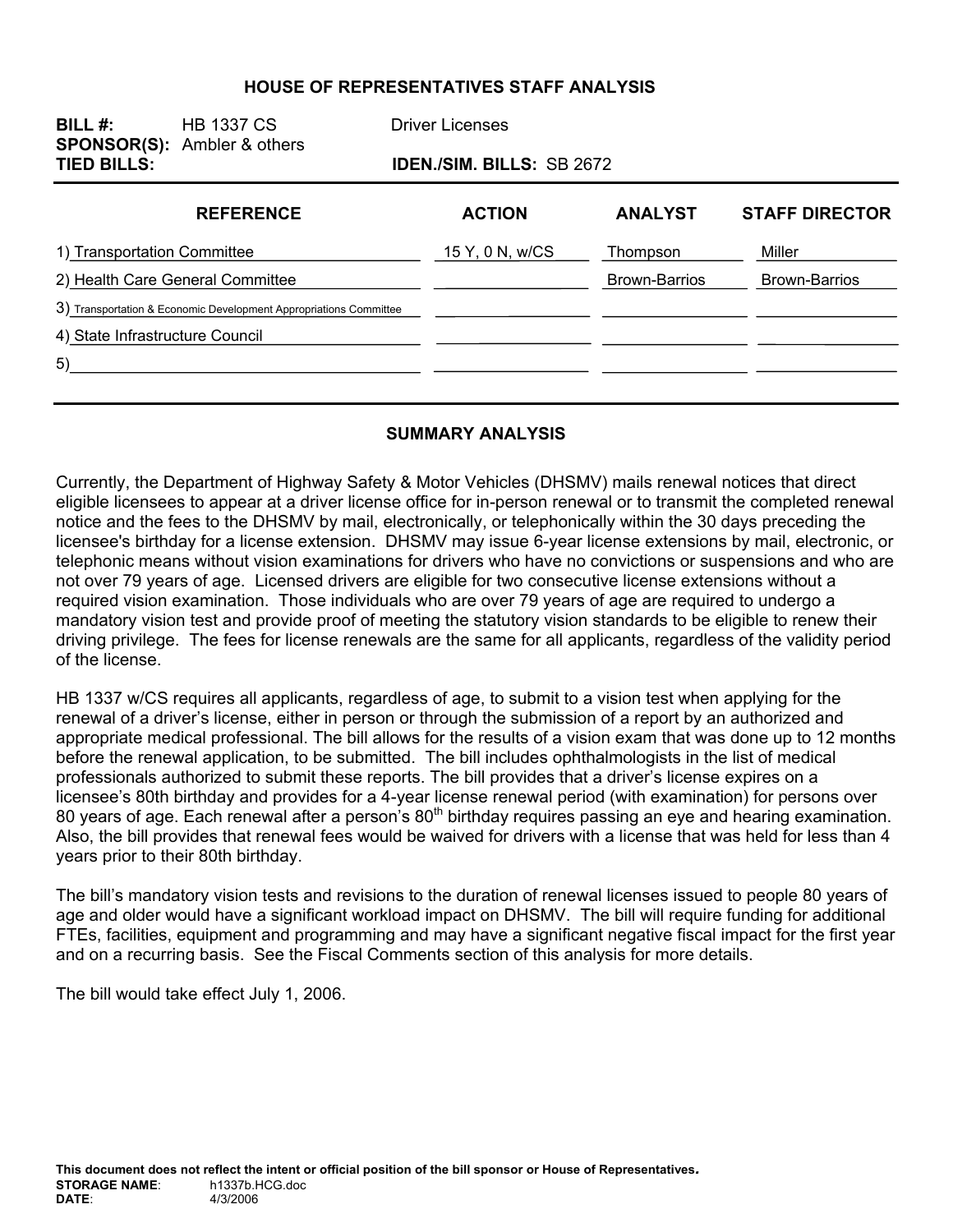# **FULL ANALYSIS**

# **I. SUBSTANTIVE ANALYSIS**

# A. HOUSE PRINCIPLES ANALYSIS:

Provide Limited Government—HB 1337 w/CS requires vision exams for all driver license renewals and shortens the time between renewals for drivers over the age of eighty.

## B. EFFECT OF PROPOSED CHANGES:

# **Present Situation**

## **Driver's License Examination Requirements**

The Department is currently required by s. 322.18, F.S to examine every first time applicant, regardless of age, prior to the issuance of an original Florida driver license. The examination includes a test of eyesight and hearing, ability to read and understand highway signs, knowledge of traffic laws, and a demonstration of motor vehicle operation skills. However, a new Florida resident with a valid out-ofstate license may reciprocate his or her license and only be required to pass the eye exam.

Once a license is issued, the DHSMV continuously monitors driver performance through reexaminations of drivers appearing to be incompetent. On written notice of at least 5 days, the DHSMV, having good cause, may require a licensed driver to submit to an examination or reexamination<sup>1</sup>. "Good cause" includes, but is not limited to, the recommendation from a court, a law enforcement agency, or a physician.

A licensee may also be subject to reexamination by the DHSMV upon renewal. The examination consists of tests of the licensee's eyesight and hearing and his or her ability to read and understand highway signs and pavement markings.

## **Driver's License Issuance Periods**

Pursuant to, s. 322.18, F.S., an initial driver license issuance is generally valid for 6 years, concurrent with the applicant's birthday. If an applicant establishes his or her identity for a driver's license using either an employment authorization card or a proof of nonimmigrant classification (both are issued by the United States Department of Homeland Security), then the driver's license expires 2 years after the date of issuance or upon the expiration date cited on the Department of Homeland Security documents, whichever date first occurs. In addition, commercial driver's licenses with hazardous-materials endorsements are only valid for 4 years.

A renewal driver's license is valid for 4 years. However, if the applicant's driving record includes no convictions for the preceding 3 years, or no revocations, disqualifications, or suspensions over the preceding 7 years, the renewal driver's license is valid for 6 years.

Currently, the DHSMV may issue 4-year and 6-year license extensions by mail, electronic, or telephonic means without a vision examination for drivers who are not over 79 years of age, unless renewal applicants are directed by the DHSMV to appear for an in-person examination. Licensed drivers are eligible for two consecutive license extensions without a required examination by the DHSMV. Therefore, the maximum time from the original driver license issuance to the end of the second license renewal could be a maximum of 18 years (6-year original license and 2 mail-in or electronic renewal periods of 6 years each equaling 18 years.)

However, a licensee who is otherwise eligible for a renewal license and who is over 79 years of age must:

 $\overline{a}$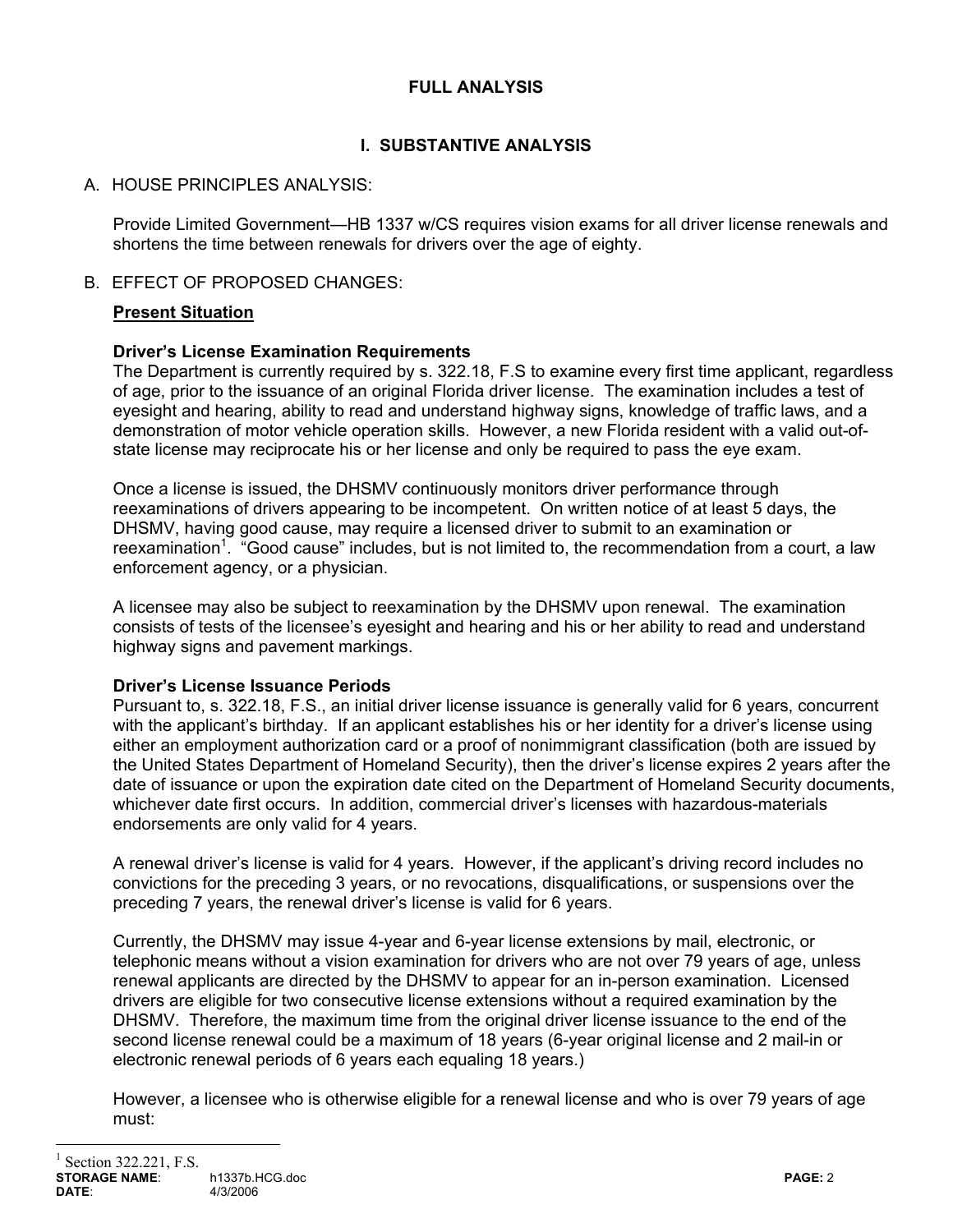- Submit to and pass a vision test administered at any driver's license office; or
- If applying for an extension by mail, submit to a vision test administered by a licensed physician or optometrist.

The physician or optometrist must send the results of the test to the DHSMV on the proper department form signed by the physician or optometrist, or may do so by electronic means. The renewal applicant must meet vision standards equivalent to DHSMV's vision test. Also, a licensee who is over 79 years of age may not submit an application for extension by electronic or telephonic means, unless a physician or optometrist has already electronically submitted the results of a vision test to DHSMV.

### **Driver's License Fees**

The fee for an original operator's (class D) driver's license is \$20 and the fee for renewal or extension is \$15. Driver license fees are set out in s. 322.21, F.S. The renewal fee is applicable for both a 4 and 6 year license. Driver license fees are deposited into the General Revenue Fund.

### **Effect of Proposed Changes**

### **Driver's License Examination Requirements**

HB 1337 w/CS amends s. 322.18, F.S., to require all individuals to submit to a vision test when applying for the renewal of their driver's license, either in person or through the submission of a report by an authorized and appropriate medical professional. The bill specifically includes ophthalmologists in the list of appropriate medical professionals authorized to submit these reports. The vision test must be performed no more than twelve months prior to the application for renewal.

### **Driver's License Issuance Periods**

The bill revises s. 322.18, F.S., to provide that a driver's license expires on a licensee's 80th birthday and provides for a 4-year license renewal period for persons over 80 years of age. Each renewal after a person's 80<sup>th</sup> birthday requires passing an eye and hearing examination.

#### **Driver's License Fees**

This bill amends s. 322.18, F.S., to waive the license renewal fees for drivers who have a license that was held for less than 4 years prior to their 80th birthday.

According to DHSMV, approximately 2 million license renewals are issued annually through its field offices and headquarters' central issuance processing system. The vast majority of these would be subject to the mandatory vision-testing requirement of the bill. Because of the bill's vision test requirements, the percentage of individuals using either electronic or telephonic means to renew would likely decrease as individuals may be more likely to renew at a field issuance office where vision tests are free of charge as opposed to visiting a licensed medical professional. This would result in a corresponding increase in the number of individuals who will go to a field issuance office to renew their driver's license. The bill's revisions to the duration of renewal licenses issued to people over 80 years old could also have a significant workload impact on DHSMV.

Additional examiners and office manager positions would be required to process the increased number of individuals expected to renew in a field issuance office rather than utilizing a convenience method, as well as processing the additional renewal activity for those drivers aged 80 and older. For information on the fiscal impacts of the bill, see the Fiscal Comments section of this analysis.

#### **Older Drivers and Health Status**

In the United States, 7,544 people age 65 and older died in motor vehicle crashes during 2001. During 2002, an estimated 193,068 adults age 65 and older suffered nonfatal injuries as occupants in motor vehicle crashes. Compared to an overall fatality rate of 2.0 per 1,000 crashes, persons ages 65–74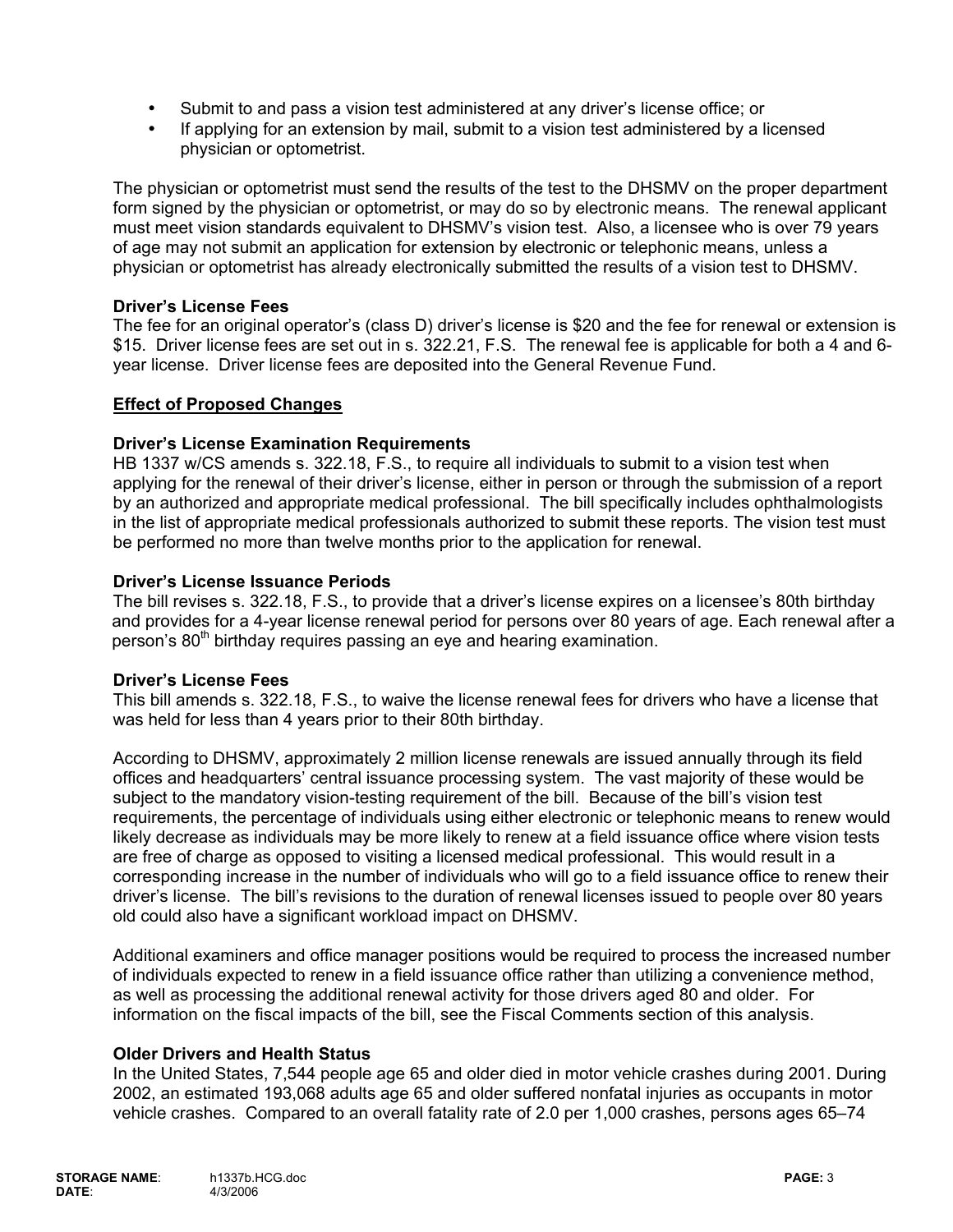have a fatality rate of 3.2. For those ages 75-84, the rate is 5.3, and for those ages 85 and above it increases to  $8.6.<sup>2</sup>$ 

# Risk Factors

There are several risk factors that can contribute to motor vehicle-related injury.<sup>3</sup> Age-related declines in health may affect some older drivers' ability. Health factors in older drivers that may contribute to motor vehicle-related injury include:

- Physical, sensory, and cognitive changes occur during the normative aging process, affecting the performance of everyday tasks, including driving.
- Chronic medical conditions.
- Use of multiple medications that can adversely affect driving abilities.
- Cataracts, the leading cause of vision impairments in older adults, glaucoma, macular degeneration, and decreased visual acuity.

## Psychosocial Impact

Driving an automobile is associated with autonomy and, therefore, driving cessation or driving reduction can lead to a loss of independence and depression. Where few alternatives exist to personal vehicles, the loss of a driver's license can affect one's quality of life and decreased access to medical and community services.

## Recognition of declining ability

When older drivers recognize diminished capacities, many adjust their driving behaviors and some cease driving altogether.<sup>4</sup> Those who recognize diminished capacities frequently reduce their risk by reducing their exposure, limiting themselves to driving conditions in which they feel most confident.

- Make fewer trips and travel fewer miles.
- Tend to avoid rush hour.
- Tend to avoid inclement weather.
- Tend to avoid driving after dark.
- Are less likely to drink and drive.
- Wear safety belts more often than do any other age groups except infants and preschool children.

## C. SECTION DIRECTORY:

Section 1. Amends s. 322.18, F.S., to limit the duration of driver's licenses issued to not exceed an applicant's  $80<sup>th</sup>$  birthday; to provide that the license of any person expires at midnight on the licensee's 80<sup>th</sup> birthday; to provide that a driver's license that expires may renew up to 12 months before the applicant's  $80<sup>th</sup>$  birthday if the applicant passes an eye and hearing examination; to eliminate the age requirement for vision tests; to require a vision test for all license renewals; to add ophthalmologists to the list of people who may submit vision test results and to waive the license renewal fee for certain drivers.

Section 2. Provides an effective date of July 1, 2006.

# **II. FISCAL ANALYSIS & ECONOMIC IMPACT STATEMENT**

A. FISCAL IMPACT ON STATE GOVERNMENT:

 $\overline{a}$ <sup>2</sup> National Cooperative Highway Research Program 2006 . Available online at http://safety.transportation.org/htmlguides/old\_drvr/types\_of\_probs.htm

Relationship of Health Status, Functional Status, and Psychosocial Status to Driving Among Elderly with Disabilities William C. Mann, et al, Physical & Occupational Therapy in Geriatrics, 23(2/3), 1-2. Available online at http://driving.phhp.ufl.edu/publications/Relationship%20of%20Health%20Status.pdf

CDC's Unintentional Injury Activities Report – 2004 National Center for Injury Prevention and Control. Available online at http://www.cdc.gov/ncipc/pub-res/unintentional\_activity/2004/DUIP\_Activity\_Rpt2004.pdf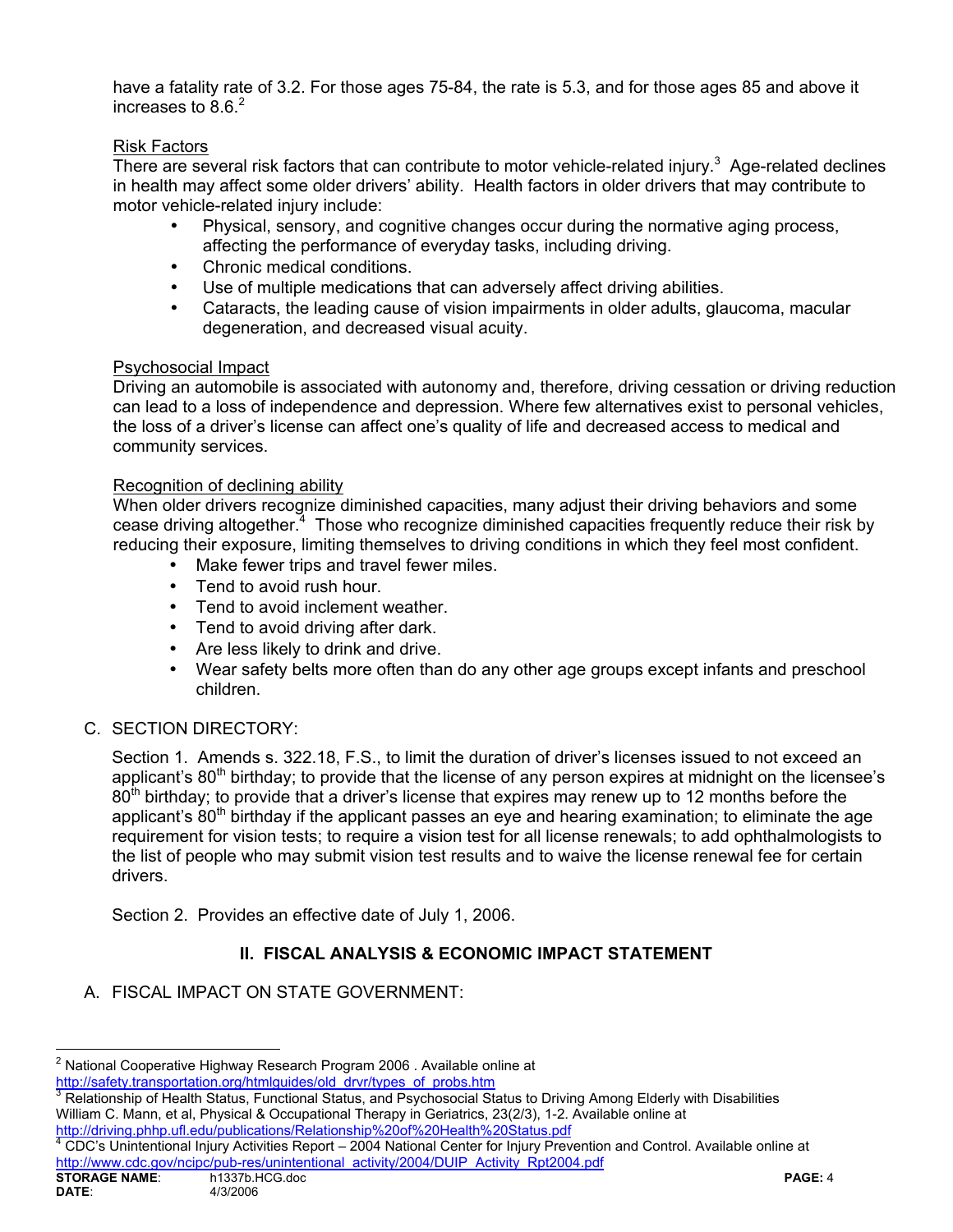1. Revenues:

See FISCAL COMMENTS section, below.

- 2. Expenditures: See FISCAL COMMENTS section, below.
- B. FISCAL IMPACT ON LOCAL GOVERNMENTS:
	- 1. Revenues:

None.

2. Expenditures:

None.

C. DIRECT ECONOMIC IMPACT ON PRIVATE SECTOR:

To the extent that the bill requires all applicants, regardless of age, to submit to a vision test when applying for the renewal of a driver's license, adds ophthalmologists to the list of appropriate medical professionals authorized to submit reports for these tests, and provides for a shorter license renewal period for persons over 80 years of age, some individuals may visit ophthalmologists or other licensed physicians for these mandatory vision tests.

D. FISCAL COMMENTS:

According to the DHSMV, requiring all applicants regardless of age to submit to a vision test when applying for the renewal of a driver's license in person or through the submission of a report by an authorized and appropriate medical professional will have a significant fiscal impact. The bill will also require funding additional positions, facilities and equipment for the first year and on a recurring basis.

The bill may also require contracted programming modifications to the Driver License Information System. DHSMV is preparing a fiscal impact estimate for HB 1337 w/CS, but the estimate was not complete as of the date of this analysis.

## **III. COMMENTS**

## A. CONSTITUTIONAL ISSUES:

1. Applicability of Municipality/County Mandates Provision:

Not applicable because this bill does not appear to: require cities or counties to spend funds or take actions requiring the expenditure of funds; reduce the authority that cities or counties have to raise revenues in the aggregate; or reduce the percentage of a state tax shared with cities or counties.

2. Other:

None.

## B. RULE-MAKING AUTHORITY:

No exercise of rulemaking authority is required to implement the provisions of this bill.

C. DRAFTING ISSUES OR OTHER COMMENTS:

None.